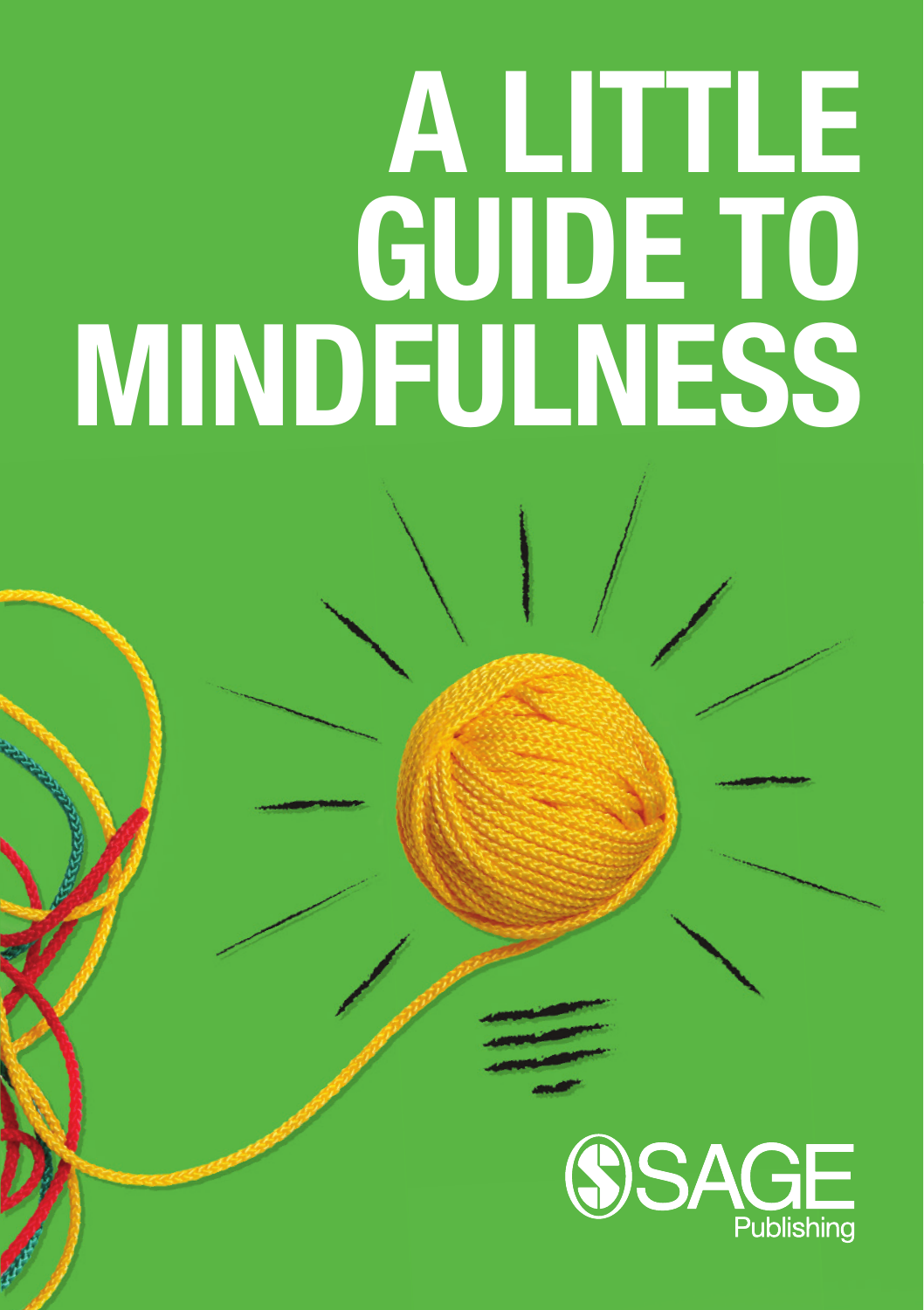I hope this little book of mindfulness tips can help remind you to take a breath, be kind to yourself and just do the best you can with this moment.

Best wishes for the journey ahead!

#### Kevin Hawkins

Co-founder of MindWell and author of Mindful Teacher, Mindful School (June 2017)

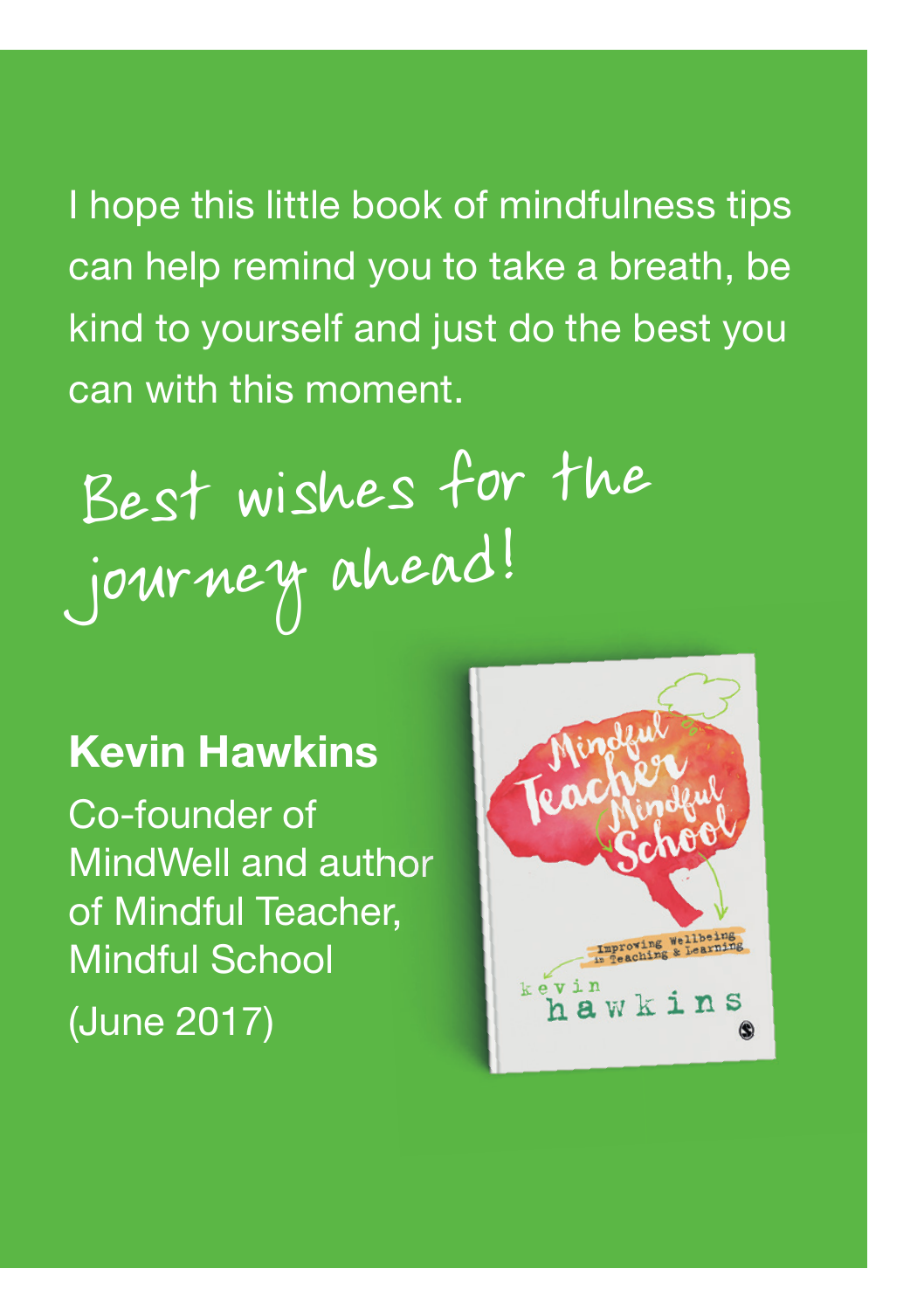

Feeling tense, nervous, confused, foggy, out of sorts, irritable or angry? The single most important thing you can do is to inwardly acknowledge and accept this feeling – it may not be how you want to be right now, but it is already here. So try to name it, own it and accept it before moving on. Take comfort in knowing feelings change, and this will pass.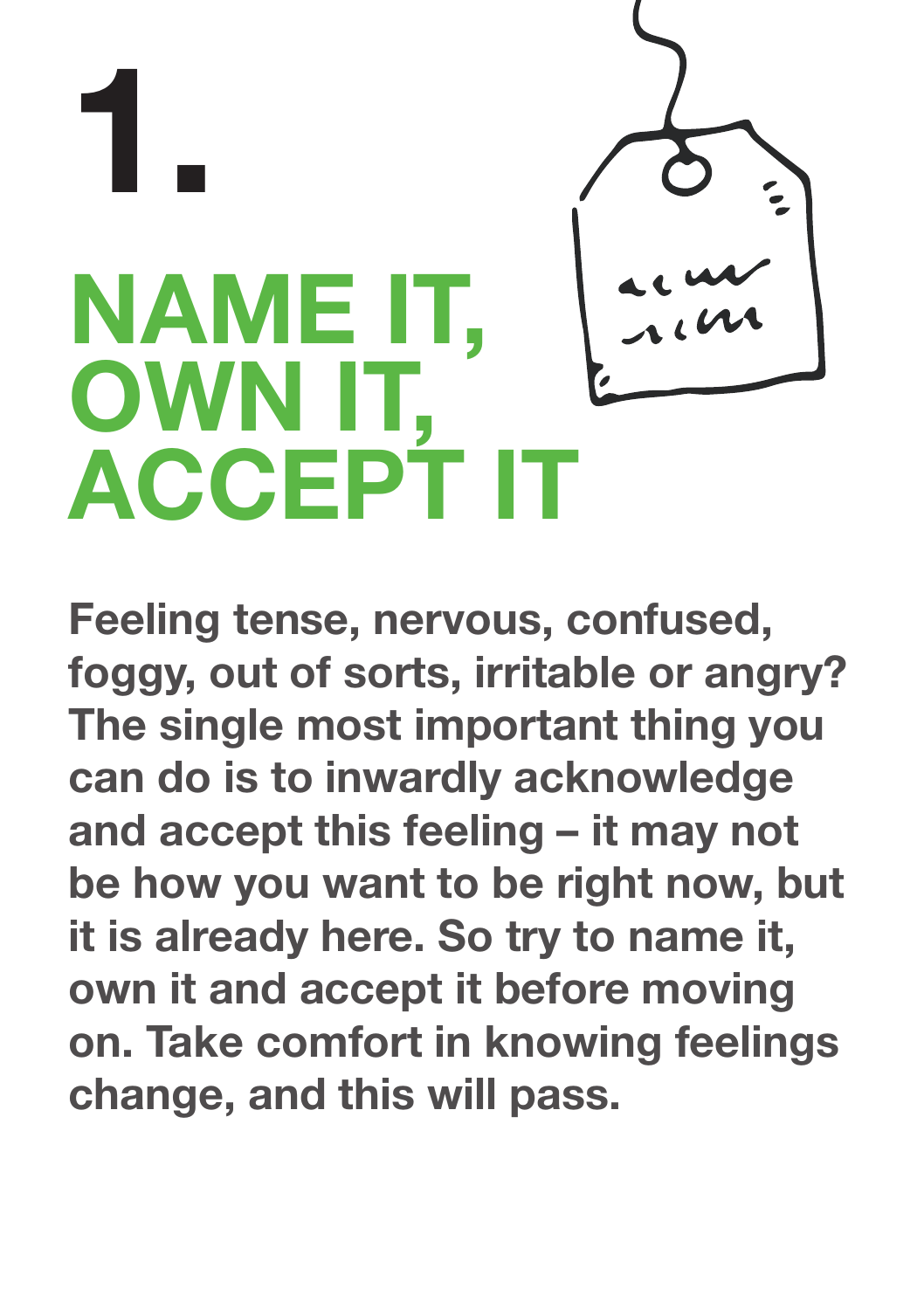

Notice the in-breath, notice the outbreath. Say to yourself "in", "out", as the breath enters and leaves the body. Just try to stay with the breath cycle as it is for a few moments. By taking this moment to really be with your breath you may start to feel a little calmer.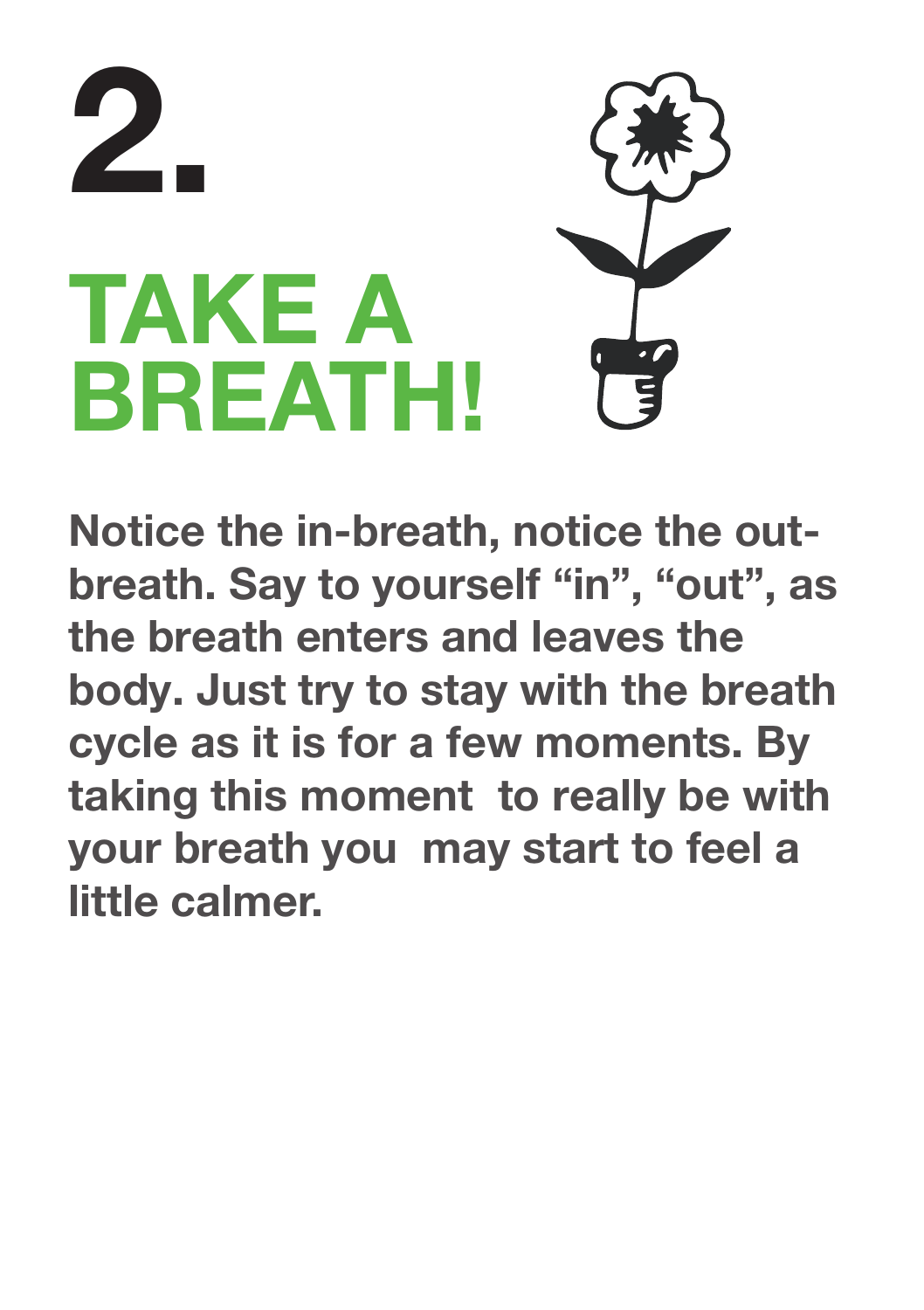

Learn to accept that your To-Do List will never be finished… really accepting this may encourage you to prioritize tasks and also to be more deliberate about doing something for yourself during each day.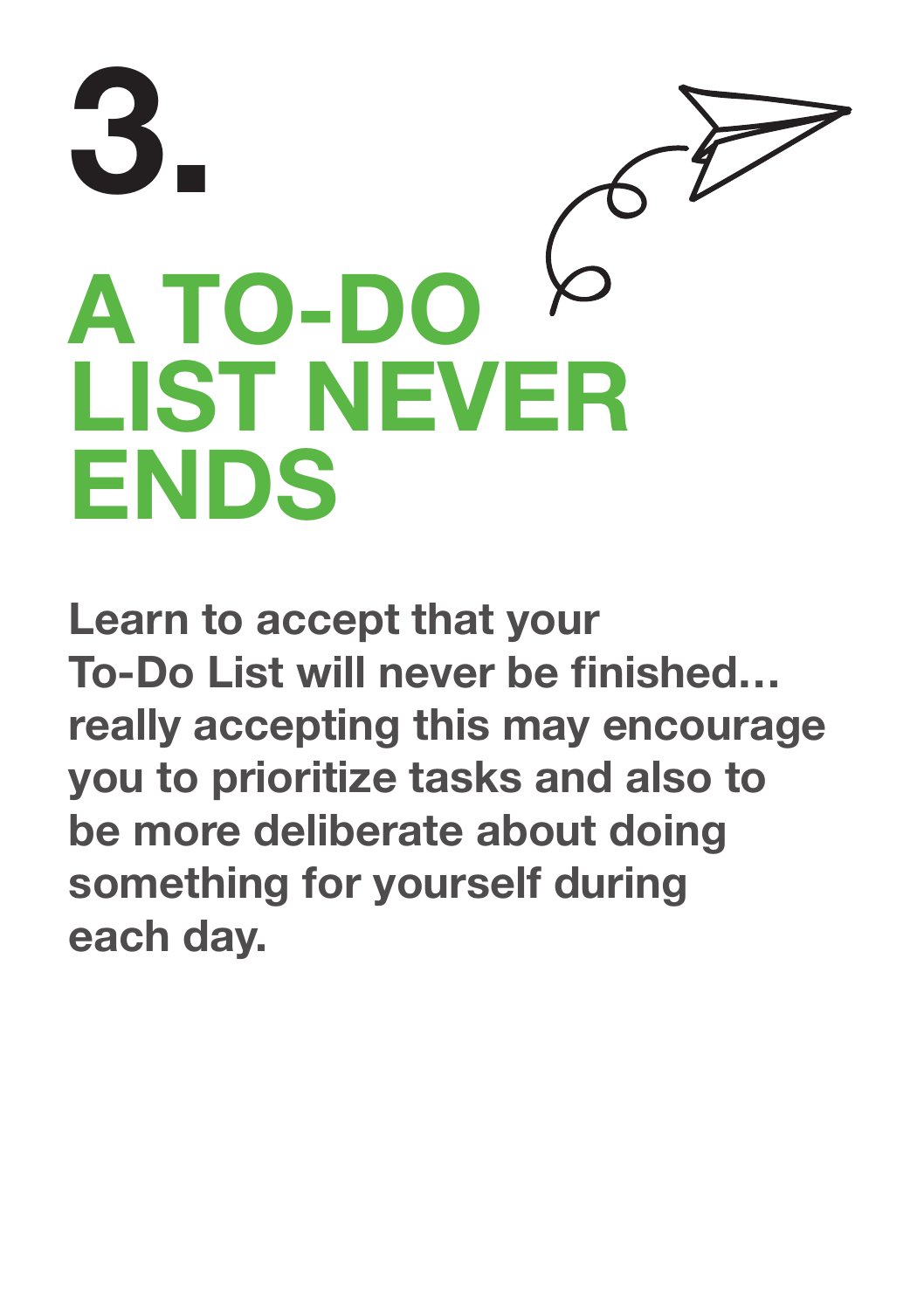

For example, if you normally drink tea or coffee in the morning, consider using this time to simply sit and sense, enjoying the experience of drinking rather than reading the paper or planning your day while you drink.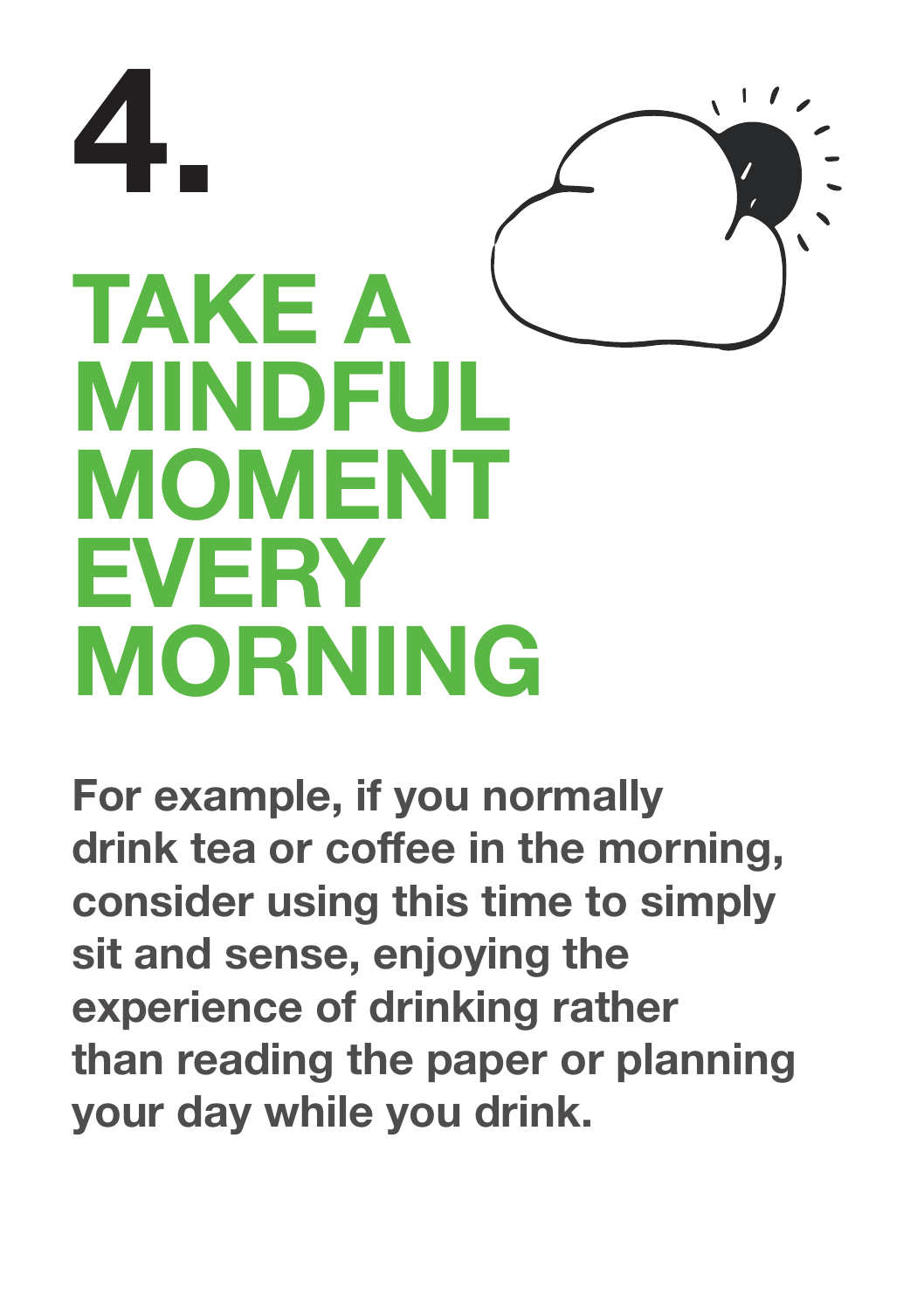### 5. REDUCE SOCIAL MEDIA **OVERLOAD**

Try to leave emails and social media for specific periods during the day rather than a continual, compulsive checking activity.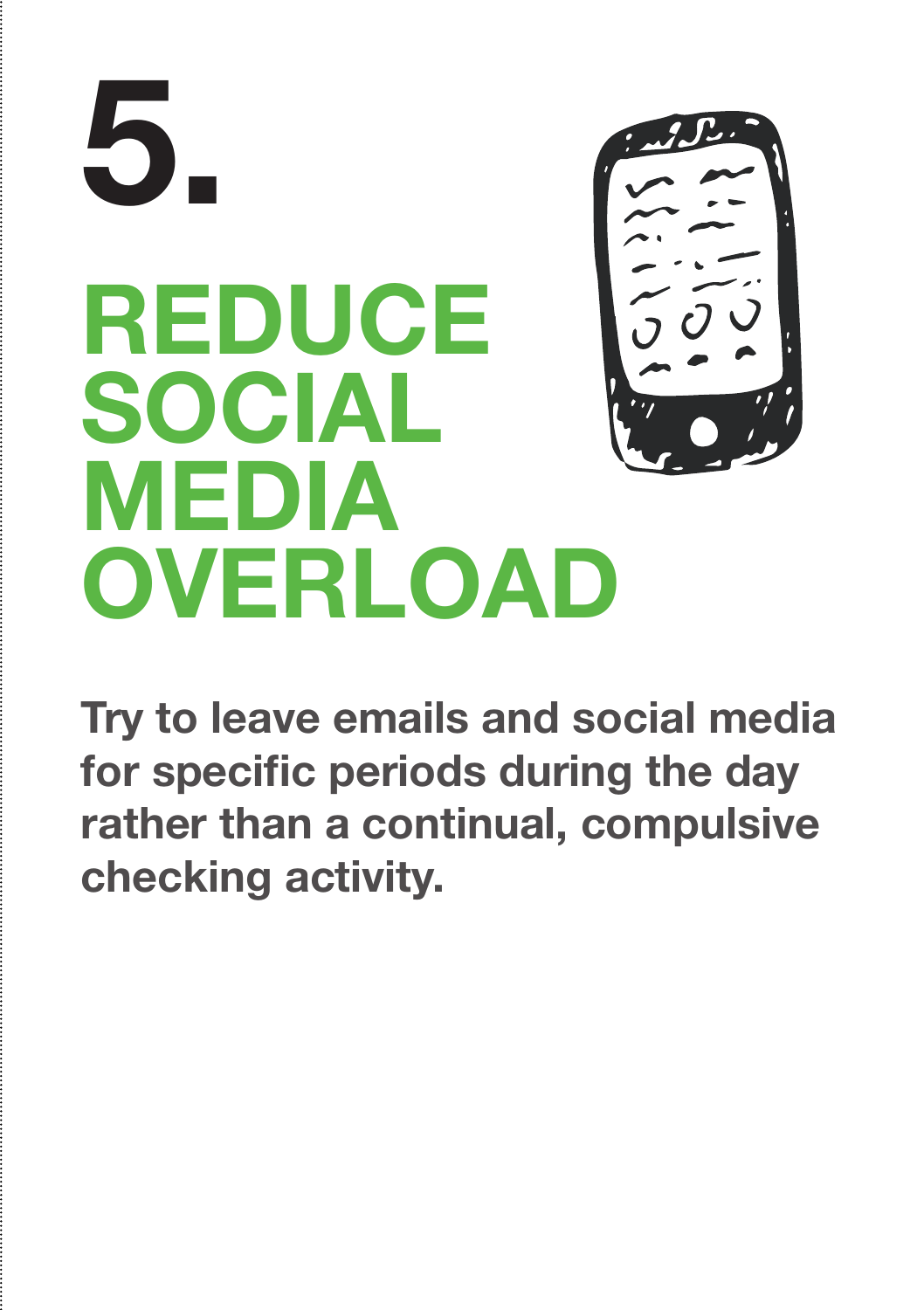#### 6. USE **MINDFU** REMINDERS TO HELP YOU THROUGHOUT THE DAY

**A** reminder on your phone, a stickynote on your computer or even a small picture can be reminders to slow down and take a breath.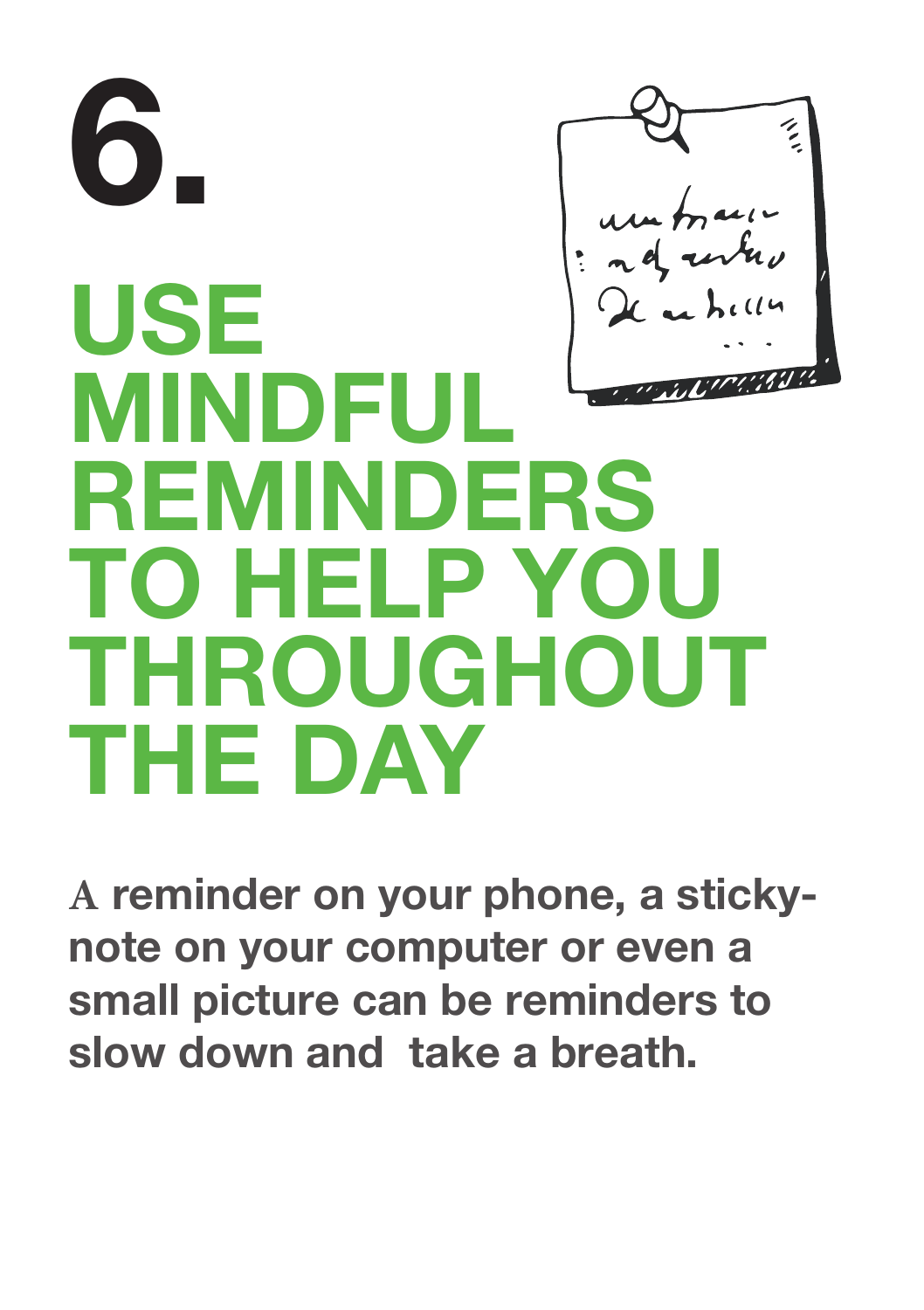

Kindness is a key element of mindfulness so practice being kind to yourself and don't beat yourself up if things don't work out as you hoped or planned. We all tend to notice the negative more easily than the positive, so learn to reflect on the successes of your day as well as the things that could be improved.